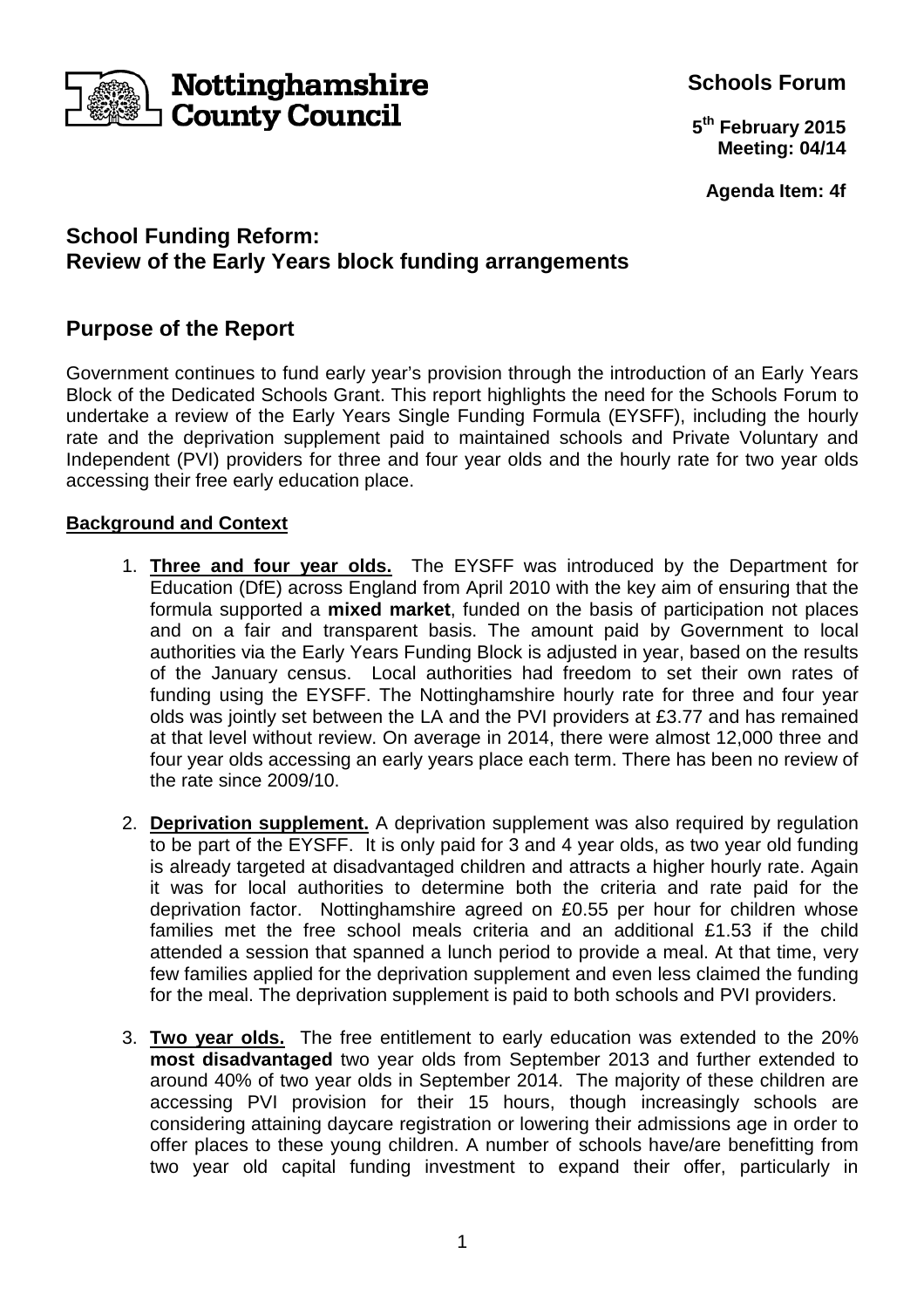communities where no PVI provision is available. When Government allocated funding to local authorities the national average hourly rate was £5.09 per hour. This reflects the higher costs related to provision for two year olds, due to different staff to child ratios. Nottinghamshire's allocation equated to £4.88 per hour; below the national average. However, as Nottinghamshire was awarded additional trajectory funding to "grow" its offer for two year olds, and received funding for the whole potential cohort rather than just those attending, it was agreed that Nottinghamshire could temporarily match the national hourly rate of £5.09 per hour for 2014/15.

## 4. **Review Findings**

## 5.1 EYSFF Base Rate.

It is well documented that high quality early years provision has a significant impact on a child's school readiness and their attainment at the end of the early years foundation stage. Better qualified staff makes the biggest difference to the quality of the provision, but cost significantly more. Though staffing costs per person in schools are higher, due to employing qualified teachers, some PVI providers also employ qualified teachers, however those who do not employ a teacher need more staff to meet staff:child ratios for Ofsted registration requirements.

A sub group of the Early Years Consultation Group has reviewed the EYSFF and the data produced by the DfE Early Years Benchmarking Toolkit. At the time of calculating the initial funding rate in 2009, the actual cost of delivering the free hours was calculated, looking predominantly at staffing, building and average childcare costs. In 2009 the national minimum wage was £5.83 p/h, in 2014 it was £6.50p/h. Nottinghamshire's Childcare Sufficiency Assessment Report surveyed PVI settings and found the average hourly rate for childcare across both Maintained and PVI was £3.50 in 2009 and £4.08 in 2014, however in some settings will be higher. The cost of delivering the free entitlement in 2009 was £3.77 p/h. With overheads in both schools and PVI rising steadily, the base rate has remained the same at £3.77 per hour which was agreed by Schools Forum in 2010. Many providers report that it costs more to deliver early years places than they receive from NCC due to the vulnerability and additional needs of individual children. The 2014 NDNA survey showed on average nurseries lost £929 per year for each 3 & 4 year old place provided.

| 3 & 4 YEAR OLD HOURLY FUNDING RATE     |      |
|----------------------------------------|------|
| <b>England Average</b>                 | 4.21 |
| <b>Statistical Neighbours Average</b>  | 4.09 |
| East Midlands Average                  | 4.01 |
| East Midlands Highest (Derby)          | 4.48 |
| East Midlands Lowest (Leicester/shire) | 3.56 |
| <b>Nottinghamshire (next lowest)</b>   | 3.77 |

Data extracted from DfE Early Years Benchmarking Toolkit December 2014

It is reasonable to expect funding levels to be consistent with the national average and to agree a process for achieving this via a detailed review. The funding comes from the Early Years Block of the Dedicated Schools Grant.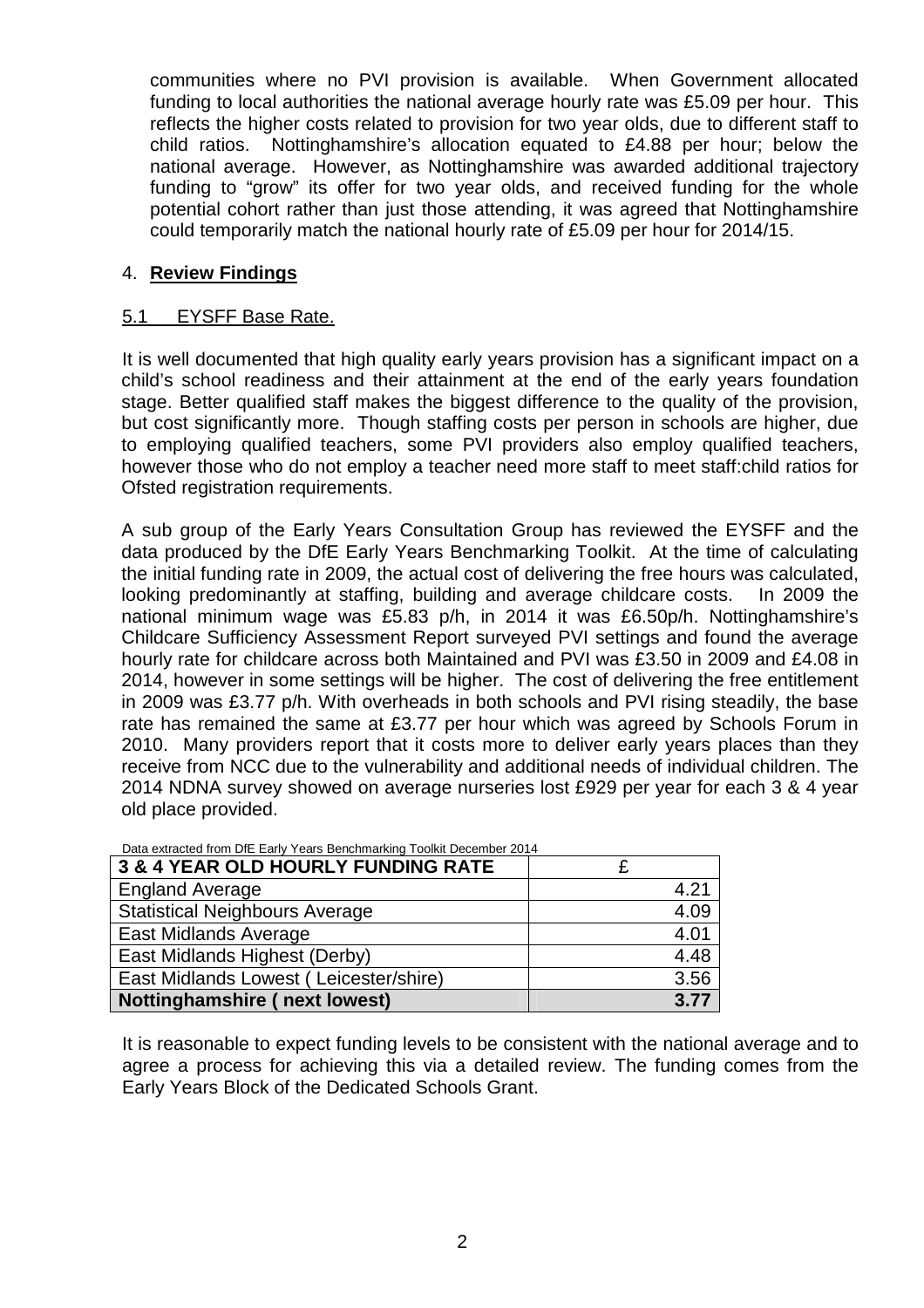NB. This calculation is based on children accessing a place in spring, summer and autumn 2014, in both schools and pvi provision, this will be verified following headcount data following the January census.

|                  | Source of rate         | Hourly | <b>Total Cost</b> | Additional |
|------------------|------------------------|--------|-------------------|------------|
|                  |                        | Rate   |                   | required   |
|                  |                        |        |                   |            |
| a                | Nottinghamshire        | 3.77   | 25,294,476        |            |
| b                | East Mids. Average     | 4.01   | 26,904,734        | 1,610,258  |
| $\mathcal C$     | Stat_Neighbours        | 4.09   | 27,441,487        | 2,147,011  |
|                  | Average                |        |                   |            |
| $\boldsymbol{d}$ | <b>England Average</b> | 4.21   | 28,246,616        | 2,952,140  |

### 5.2 Deprivation Supplement

The EYSFF requires Nottinghamshire to identify both its base rate and deprivation supplement to be paid to schools and PVI providers for three and 4 year olds. In 2009/10, Nottinghamshire recognised that children from low income families were not achieving as well as their peers, so the deprivation supplement was targeted at these children in their early years, with the aim of closing the attainment gap. The criteria used to identify these children were equivalent to the Free School Meal (FSM) indicators. However, as parents had to apply to NCC for their provider (school or PVI) to receive the deprivation supplement, many did not take up this offer. Between 30 and 50 children claimed the additional funding each term. Other LA's used different criteria, such as paying a higher hourly rate if the child lived in a recognised disadvantaged area (often based on IDACI scores), or if the provider had a higher quality rating from Ofsted, (outstanding and good providers attracted a small supplement).

As the free entitlement for two year olds was initially targeted to children satisfying the FSM criteria, we have had a steady increase in the number of children graduating from a funded two year old place and claiming the deprivation supplement. This has seen the amount spent on the deprivation supplement increase from £26k in 2013/14 to £59k in just two terms of 2014/15.

From April 2015, DfE is introducing the Early Years Pupil Premium (EYPP) for all three and four year olds, who meet the FSM criteria. This is set at £300 per eligible child and will become part of the Early Years Block in the DSG. If Nottinghamshire continues with the same deprivation supplement criteria, we will in effect be double funding these children. DfE estimate 2,117 three and four year olds will be eligible, which at current rates will cost in excess of an additional £660k per year.

The deprivation supplement criteria and rate will need to be revised in light of recent changes outlined above to ensure the most disadvantaged children are appropriately supported.

#### 5.3 Hourly Rate for two year olds

In 2014/15, the funding allocated by Government to Nottinghamshire for the two year olds early education was £4.88 per hour. It was agreed via the Two Year Olds Steering Group that the trajectory funding should be used to temporarily enhance the hourly rate to match the national average for England at £5.09 per hour. The funding allocated by Government to Nottinghamshire for two year olds in 2015/16 is again £4.88 per hour.